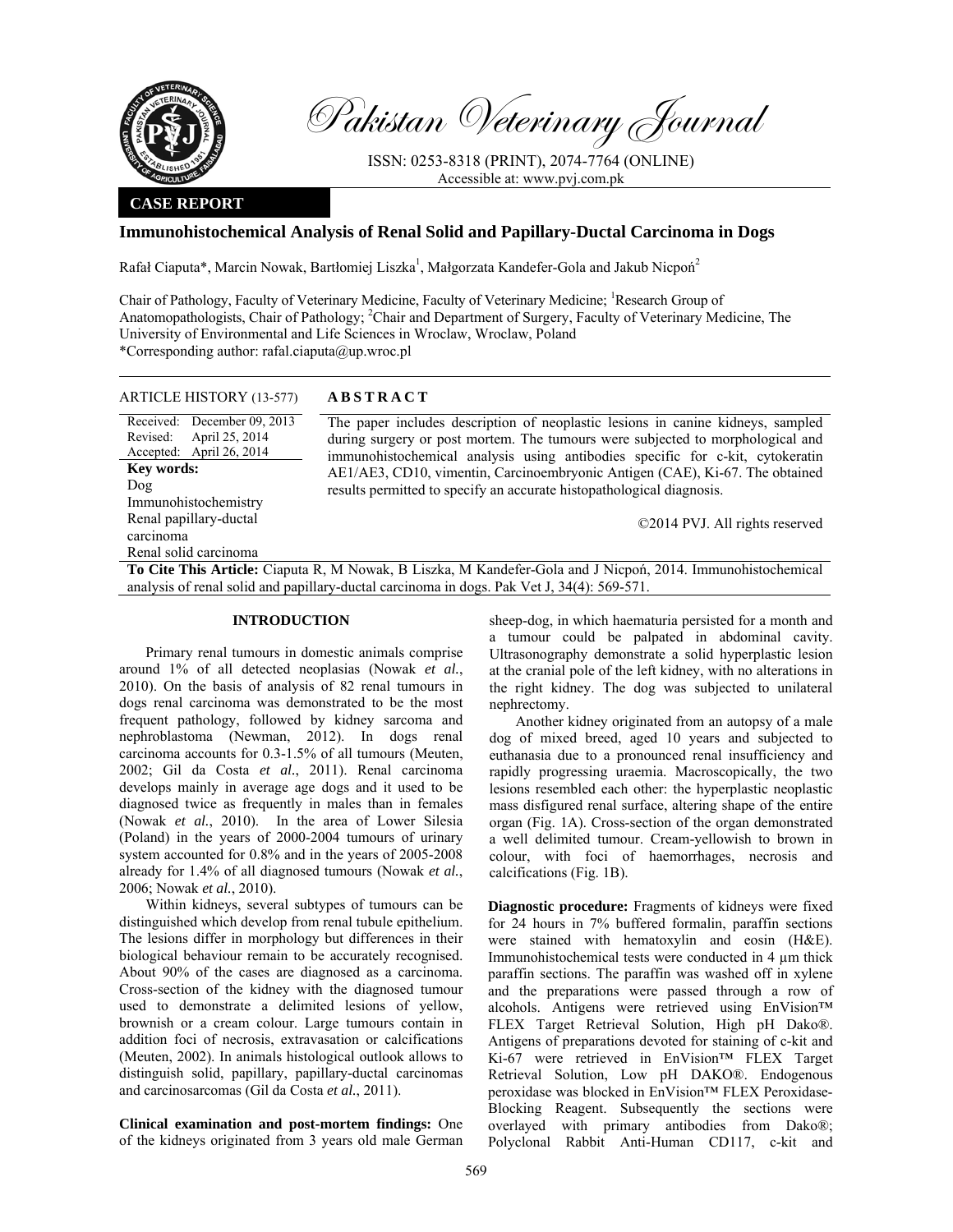Monoclonal Mouse Anti-Human: Cytokeratin Clones AE1/AE3, CD10, Anti-Vimentin, Carcinoembryonic Antigen, Ki-67.

All the preparations were incubated and rinsed with EnVision™ FLEX Wash Buffer. Following washing, the sections were overlayed with the EnVision™ FLEX/HR SM802 and incubated. The immunohistochemical reaction was developed using a solution of DAB, EnVision™ FLEX DAB+ Chromogen DAKO® and counterstained with hematoxylin.

**Diagnosis:** The histopathological pattern and guidelines of WHO allowed to diagnose solid carcinoma in the first case and a papillary-ductal carcinoma in the other. The solid carcinoma was found to contain cells of an abundant cytoplasm. Their cell nuclei were round or oval, with uniformly distributed chromatin, with numerous mitotic figures pointing to a high proliferative potential of the tumour. The tumour was characterized by a scanty fibrovascular stroma and at margins of the solid lesions vesicles of cellular hyperplasia were present (Fig. 2A and 2B).

In the second case large cells prevailed, of hexagonal to cylindrical shape, scanty acidophilic cytoplasm, arranged into papillary and papillary-ductal structures. The cells contained centrally or peribasally located cell nuclei and few mitotic figures. A delicate fibrovascular stroma formed small septa, containing cells tightly arranged into usually single rows (Fig. 2C and 2D).

The results obtained in immunohistochemical reactions are presented in Table 1. While intensity of the reactions varied for individual antibodies, the results were similar in both cases of cancer. The highest reactivity, evaluated in the scale of Remmele, was demonstrated for vimentin, AE1/AE3 and Ki-67. A less intense reaction was noted in the case of antibodies specific for c-kit. No reactions were obtained in cases of CD10 and CAE.

### **DISCUSSION**

To a certain extent results obtained by us seem to resemble those in accessible publications (Bonsib *et al.*, 2010; Shen *et al.*, 2012; Park *et al.*, 2012). Expression of vimentin, the cytoskeleton protein in cells of mesenchymal origin has confirmed pronounced proliferation of renal epithelium in the neoplastically altered organ. Investigations proved that renal epithelium develops from mesenchymal embryo. In the course of the organ development expression of vimentin vanishes and, in parallel, cytokeratin becomes expressed (Grieco *et al.*, 2006; Gil da Costa *et al.*, 2011). Positive reaction for vimentin has indicated that renal carcinoma represents a particularly primitive tumour, manifesting low differentiation of its cells (Fig. 3A and 3B). An antibody specific for cytokeratin is very important in diagnosis of neoplastic lesions manifesting an epithelial origin. In our study we have employed the AE1/AE3 antibody, which has demonstrated a pronounced expression in solid carcinoma and papillary-ductal carcinoma (Figs. 3C and 3D). The accessible references related to use of the antibody in diagnosis of renal tumours in animals demonstrated a negative reaction in cases of solid carcinoma while in cases of papillary-ductal carcinoma



**Fig. 1:** A. Hypertrophy of tumour mass in kidney; B. Kidney cross-section.



**Fig. 2:** A and B. Kidney. Solid carcinoma. H&E. A. 400x, B. 100x. C and D Kidney. Papillary-ductal carcinoma. H&E. C. 200x, D. 100x.



**Fig. 3:** Cytoplasmic expression of vimentin: A. solid carcinoma, B. papillaryductal carcinoma. A. 200x, B. 400x. Cytoplasmic expression of AE1/AE3: C. solid carcinoma, D. papillary-ductal carcinoma. C. 200x, D. 200x.



**Fig. 4:** Cytoplasmic expression of c-kit: A. solid carcinoma, B. papillaryductal carcinoma. A. 400x, B. 400x. Nuclear expression of Ki-67: A. solid carcinoma, B. papillary-ductal carcinoma. C. 200x, D. 200x.